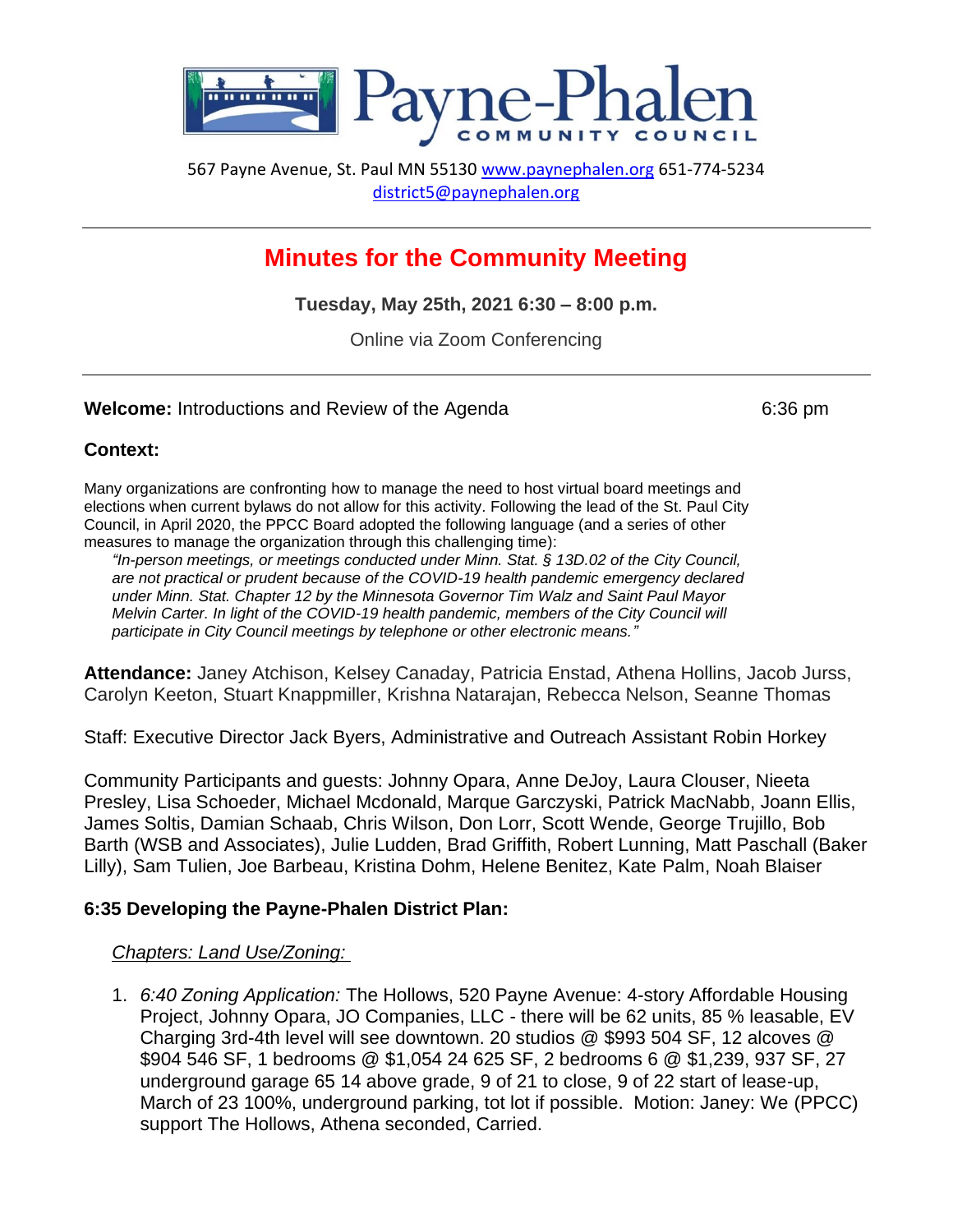- 2. *7:33 Presentation and Discussion:* Bush-Payne Site: Potential Transit Oriented Development/Affordable Housing Project: Anne DeJoy, East Side Neighborhood Development Company (ESNDC) and Chris Wilson, Project for Pride in Living (PPL) Looked at Eco Village in MPLS – 2 workshops in Railroad Island in 2015.
- 3. *8:04 Updates from the Jam Board:* Focus on Land Use and Housing issues (Marci Exsted, Board Member) Rebecca, Janey, Jacob have added information.

## *Chapters: Transportation:*

4. *8:06 Update and Discussion:* Rush Line Bus Rapid Transit (BRT) Environmental Assessment Worksheet (EAW): Public review and comment period open from May 11th-June 25<sup>th</sup>

## **8:10 Business items:**

5. Approval of minutes from recent meetings: (Stuart Knappmiller, Sec,) Seanne moved, Patricia seconded, passed.

 6. PPCC Monthly Financial Report and Status (Janey Atchison, Treasurer) City funds came, \$70 on GiveMN spring fundraiser.

- 7. Update: Nominations Committee (Patricia Enstad, Vice-President) Look at open seats, Carolyn Keeton will join.
- 8. Update: Fundraising Committee (Jake Jurss, Board Member) Met past month/ Sept. tasks to do. Make it permanent in June and recruit members. Eastside is our home/ Janey working on mockups for this summer.

## **Announcements, updates and upcoming business:** 8:20 pm

- Heads up: City of St. Paul [Parking Study](https://www.stpaul.gov/departments/planning-and-economic-development/planning/current-activities/parking-study) related to minimum parking requirements. 2 Plans: eliminate parking requirements or reduce requirements. Read it!
- Update: Wheelock Parkway Public Art: Artist Selection Process
- [East Metro Pulse,](https://www.spmcf.org/what-we-do/invest-in-community-led-solutions/east-metro-pulse-report) Round 3 Coming soon. Strong participation needed! Survey is done by St Paul Foundation: We need 50 people to do it. 84% white from 3 East Metro counties. Now people are getting random mailers. 5 languages. Online or via phone.
- City of St. Paul, Swede Hollow Park Master Plan [Interpretive Signage:](https://www.stpaul.gov/departments/parks-and-recreation/design-construction/current-projects/swede-hollow-park-signage) 8:29 Community meetings to be scheduled for June via Lower Phalen Creek Project
- Eastside Elders Wings Fundraiser in 3 weeks